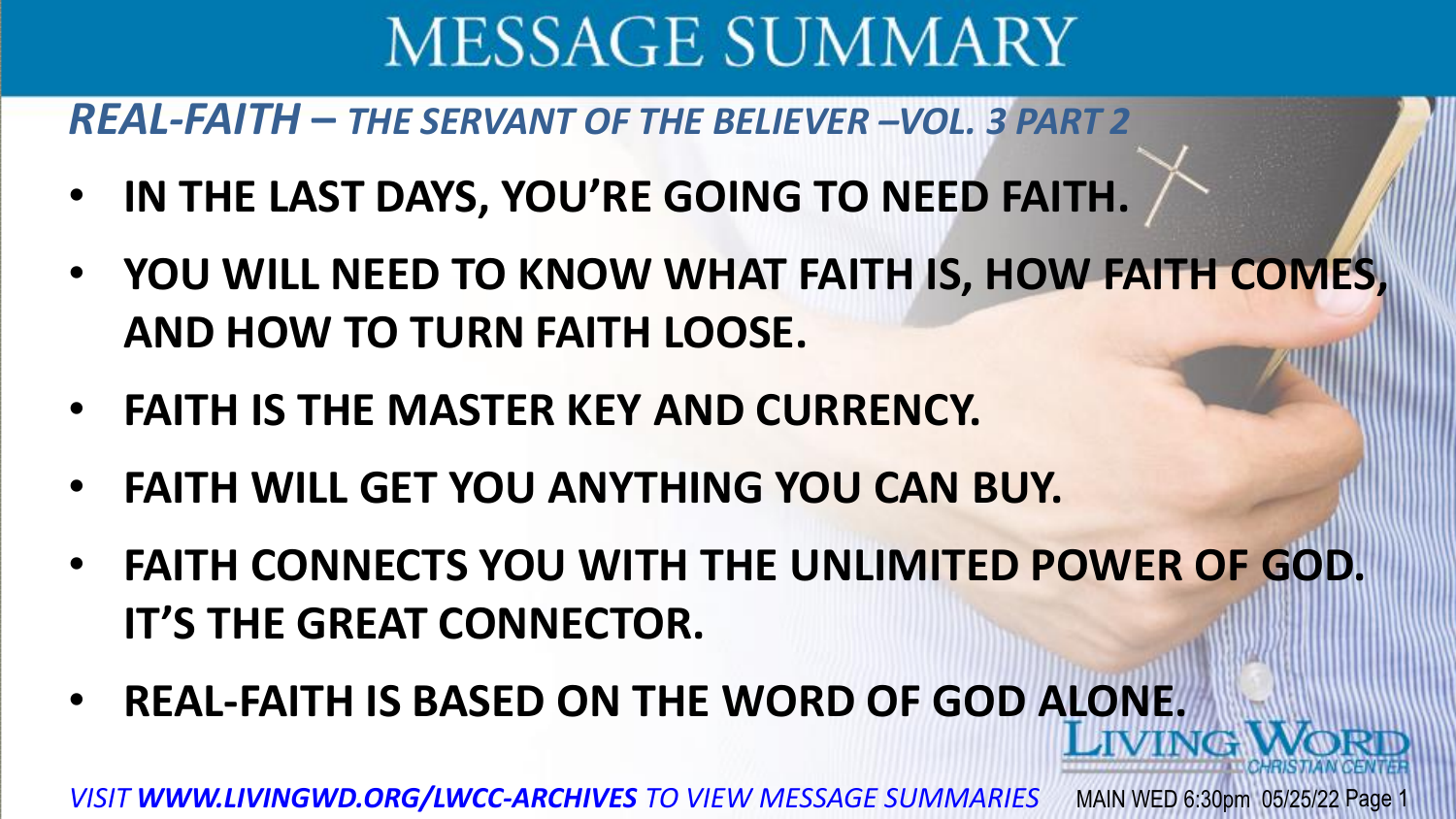*REAL-FAITH* **–** *THE SERVANT OF THE BELIEVER –VOL. 3 PART 2*

- **THE ENEMY FIGHTS REAL FAITH.**
- **WHEN YOU COME OUT OF EGYPT INTO CANAAN-LAND. DON'T CALL IT CANAAN-LAND, CALL IT WORD-LAND.**
- **THE WORD OF GOD GIVES YOU YOUR FAITH. REAL-FAITH NEEDS THE WORD OF GOD WITH NO OTHER PROOF.**
- **GOD WANTS YOUR FAITH TO GROW. HE WANTS YOU TO SEE IT IN HIS WORD AND TOTALLY COMMIT (UNQUALIFIED COMMITTAL) TO IT BECAUSE GOD SAID IT.**

LIVING

*VISIT WWW.LIVINGWD.ORG/LWCC-ARCHIVES TO VIEW MESSAGE SUMMARIES* MAIN WED 6:30pm 05/25/22 Page 2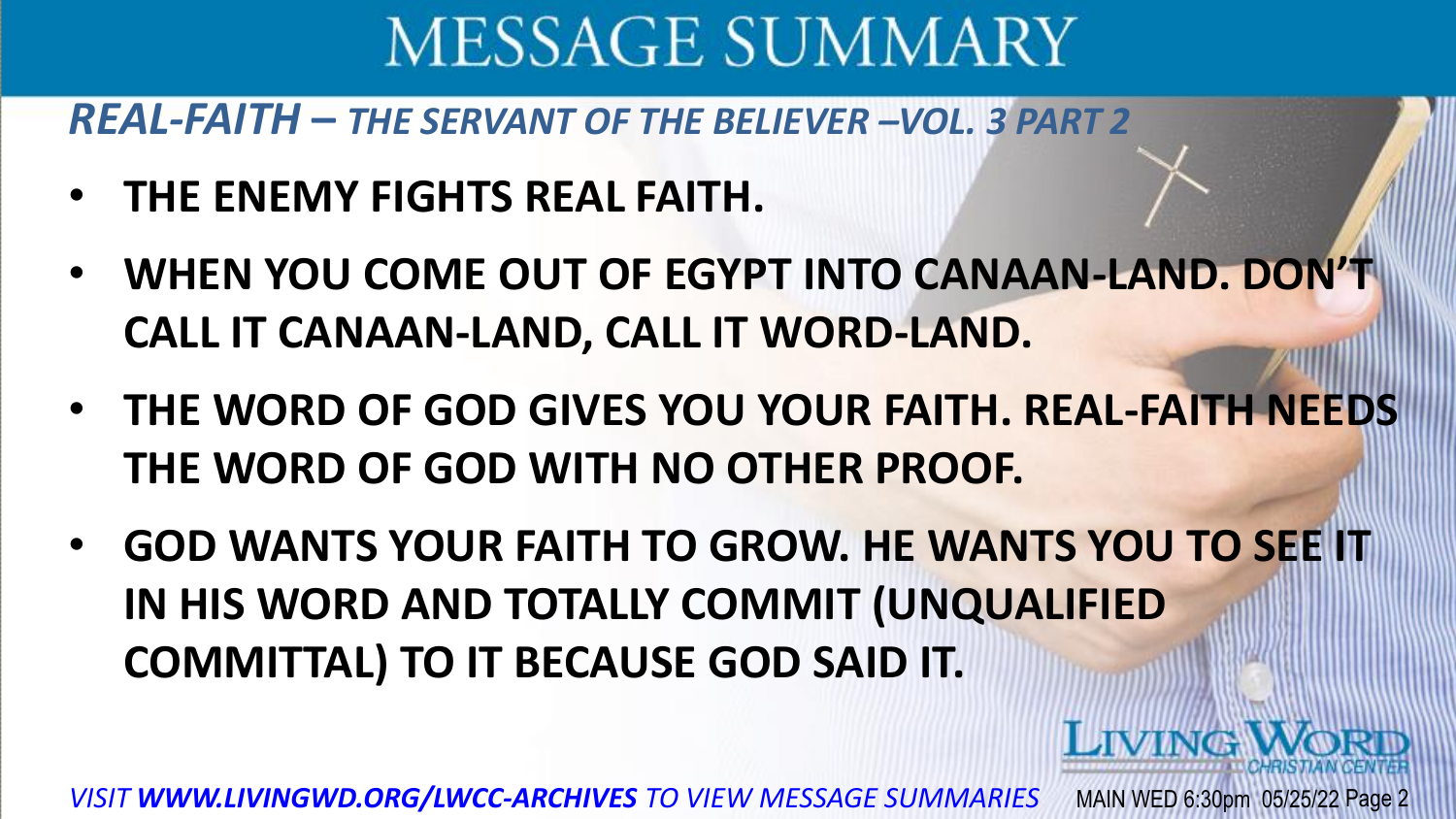*REAL-FAITH* **–** *THE SERVANT OF THE BELIEVER –VOL. 3 PART 2*

- **GOD'S WORD WILL BRING THE FAITH TO DESTROY AND DISMANTLE SATAN'S SYSTEM.**
- **FAITH CONNECTS YOU WITH UNLIMITED POWER.**
- **FAITH AND ANGELS ARE SERVANTS. FAITH MOVES THE ANGELS.**
- **REAL-FAITH HAS ROADBLOCKS. REAL-FAITH BOLDLY SPEAKS THE WORD OF GOD. REAL-FAITH BOLDLY DECLARES THE WORD OF GOD. FAITH DOES THE WORK. MIRACLES MAKE YOU A MASTER. SPEAK THE RESULTS AND LET FAITH HANDLE THE REST.**

**LIVING** 

• **FAITH IS NO RESPECTER OF PERSONS.**

*VISIT WWW.LIVINGWD.ORG/LWCC-ARCHIVES TO VIEW MESSAGE SUMMARIES* MAIN WED 6:30pm 05/25/22 Page 3